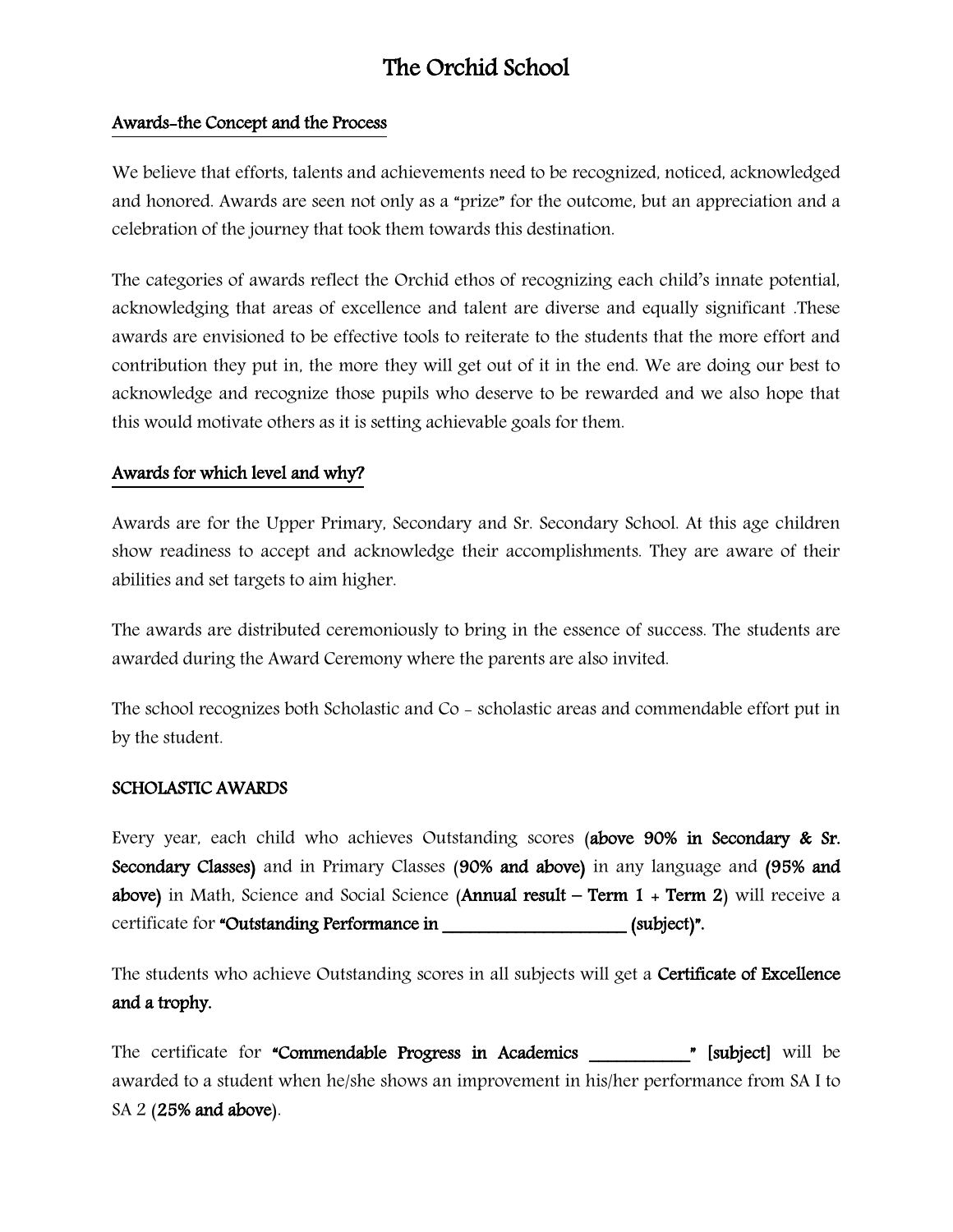Perfect Score. A certificate of appreciation and a medal for achieving 100% marks in one or more subject in either SA I and / or SA II.

|                  | <b>Scholastic Areas</b>             | Awards / Certificates                            |
|------------------|-------------------------------------|--------------------------------------------------|
| 1.               | 1or 2 subjects                      | 1 Achievement Certificate (Outstanding           |
|                  |                                     | Performance in                                   |
|                  |                                     |                                                  |
| 2.               | (Classes IV $-$<br>$3/4/5$ subjects | 1 Achievement Certificate (Outstanding           |
|                  | VIII)                               | Performance in Academics) + 1 small trophy       |
|                  | 3/4 subjects (Class IX to XII)      |                                                  |
|                  |                                     |                                                  |
| 3.               | All subjects (Classes IV-XII) *     | 1 Special Certificate (Excellence in Academics)  |
|                  |                                     | + 1 big trophy                                   |
|                  |                                     |                                                  |
| $\overline{4}$ . | 100% in SAI/SAII                    | Special Medal for each subject (Perfect Score) + |
|                  |                                     | Certificate of Excellence                        |
|                  |                                     | (Distinguish performance in                      |
|                  |                                     |                                                  |
|                  |                                     |                                                  |
| 5.               | Commendable Performance(25%         | 1 Achievement Certificate                        |
|                  | and more increase from SA I to SA   |                                                  |
|                  | II)                                 | (Commendable Progress in                         |
|                  |                                     |                                                  |

## Scholastic Awards grid

### CO-SCHOLASTIC AWARDS

These awards will be given to 1 student each from Class IV and V, and one each from Secondary (Junior group - VI & VII) and Secondary (Senior Group - VIII, IX, X). To select students who are deserving of this award, subject teacher gives feedback and nominates 3 students, based on parameters derived from CCE criteria. A panel of all significant adults along with the subject teachers then selects one student. The ultimate decision would be based on a democratic process.

### The various categories of awards are-

- Dance- 1 award each for Indian Classical and Contemporary.
- Music  $-1$  award each for Western and Indian music